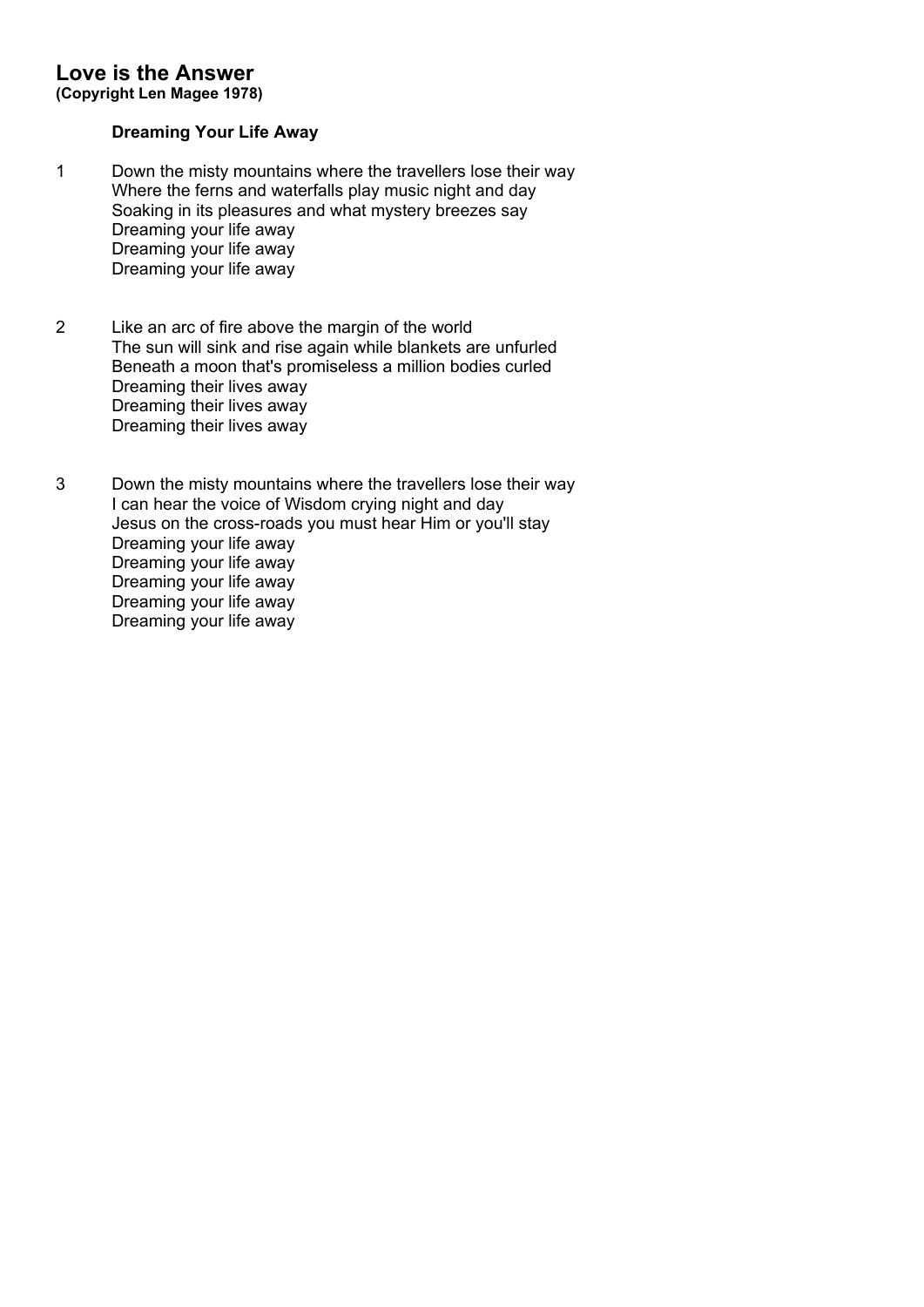# **Job's Song**

(Composed by Len & Heather Magee)

- 1 How can a man be just before God? How can a man be just before God? O I know my Redeemer He lives O I know my Redeemer He lives And He shall stand one day on this earth And in my flesh I shall see God
- 2 O that I knew where I might find Him O that I knew where I might find Him O but He knows the way that I take O He knows the way that I take And though He slay me still will I trust When He has tried me I'll be as gold

#### **Simple Song**

1 What can I do to say what I mean When words fly away like a morning dream? If I speak to you in mystery What will that do for your eternity? *Chorus* So I'll just sing my song of Calvary My simple, little song, for you and me And I don't mind if you don't think I'm smart I'm only saying what's on my heart

2 What can I do to say what I mean When words fly away like birds that are seen? The simplest thing I ever heard Was so profound, was just one word *Chorus* So I'll just sing my song, etc. *Chorus* So I'll just sing my song, etc. No I don't mind if you don't think I'm smart I'm only saying what's on my heart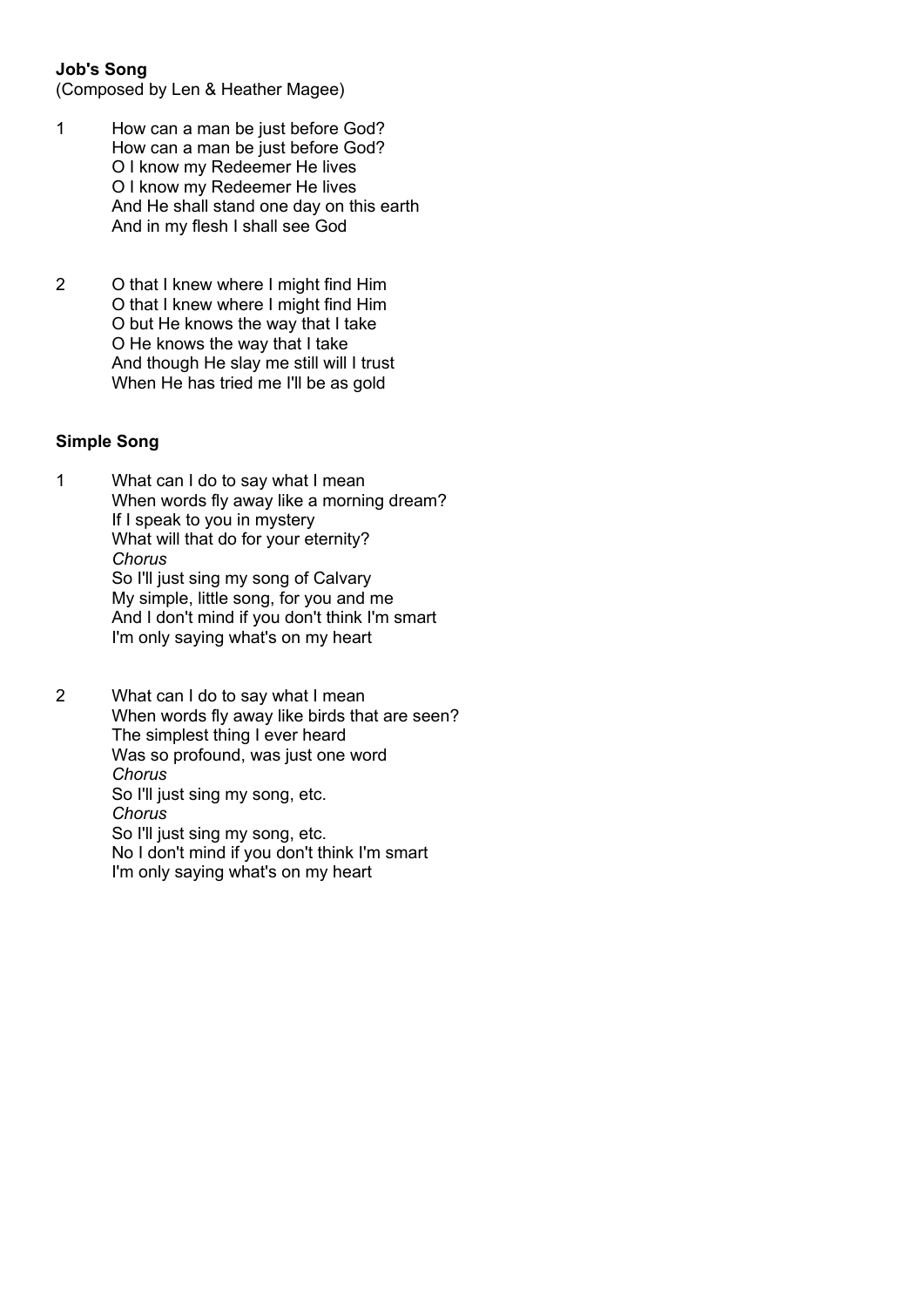### **What Do You Think Of Jesus?**

1 It's just a memory from your childhood days If you ignore it it will go away Something about a man and Calvary Just a jaded faded memory

> *Chorus* Whatcha' think of Jesus Galilean man? Whatcha' think of Jesus? Forget Him if you can Whatcha' think of Jesus? What do you plan To do with Him?

2 When you were young you sang in Sunday School You weren't embarrassed then, you weren't a fool There is a green hill far away, you sang And down the corridors of time there rang

> *Chorus* Whatcha' think of Jesus, etc

3 You never thought that you would ever say The words that Pilate said on that day When Jesus stood before a frenzied crowd And Pilate washed his hands and said out loud

> *Chorus* Whatcha' think of Jesus, etc. Make up your mind Make up your mind You've got to make up your mind You've got to make up your mind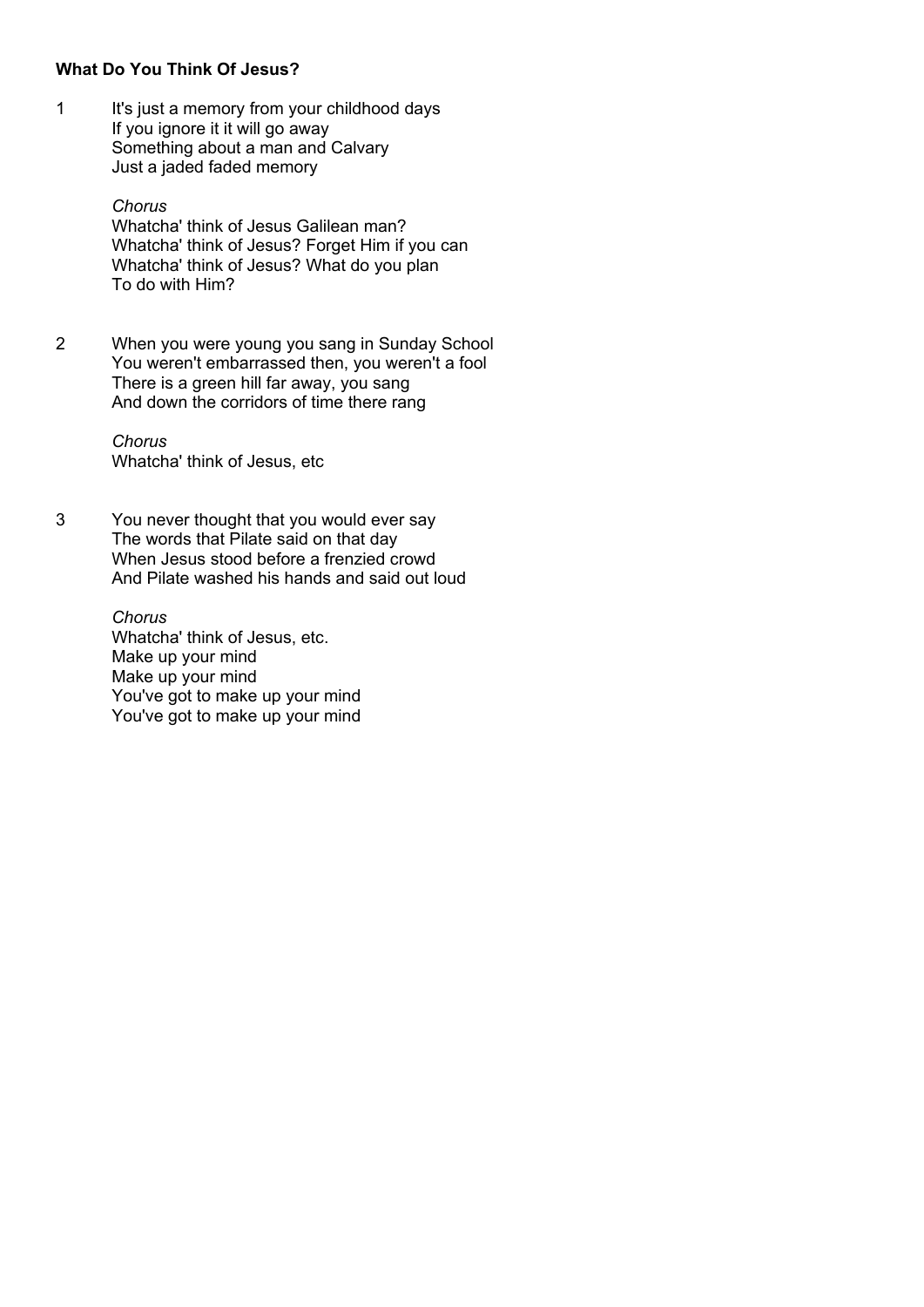# **Can God Forget? (Isaiah 49: 15-16)**

1 Centuries of years have gone by The land where we live is so dry Oh when will the Lord hear our cry? God give us this land or we die

> *Chorus* Can the rivers forget how to run? Can a woman forget her own son? Can the sun cease to set? Yes they can, but my God can't forget

2 The land that we live in it sleeps But somewhere a soul softly weeps Oh when will my God move His hand? Or doesn't the Lord understand?

> *Chorus* Can the rivers forget, etc.

- 3 Lord in Your Word we have read That You can make life from the dead Oh why then have You not moved yet? Can it be that my Lord could forget?
- 4 Children how small is your faith? Is My hand so short it can't save? How can I forget even one When I look on the hands of my Son? *Chorus*

Can the rivers forget, etc.

#### **Only Love Is The Answer**

1 As you sit there in your room, thinking O I've been a fool I played the game of life and I lost Satan wasn't very nice, he loaded all the dice And now you find it hard to pay the price

> *Chorus* Only love is the answer Only love is the way Only love is the reason Jesus took my burdens all away

2 As you walk the crowded street, take care to place your feet For broken lives are strewn along the way These were folk who did not know, you reap just what you sow And the price is much too hard to pay

> *Chorus* Only love is the answer, etc.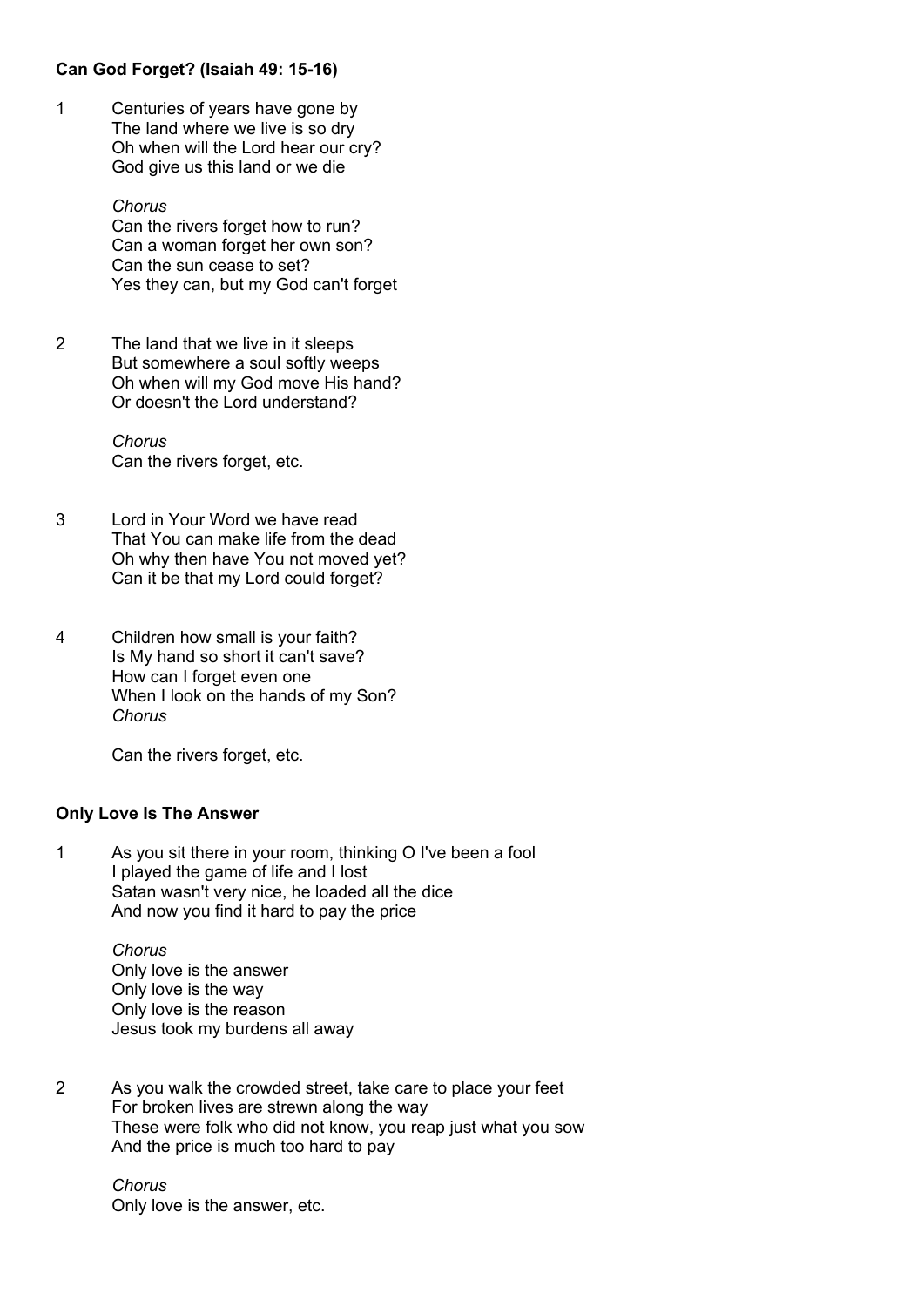#### **Who Made The Animals Eyes?**

(Composed by Heather Magee)

- 1 Who made the animals eyes? Who made the mountains to rise? Who puts the clouds in the skies? My God – He made them all
- 2 How does the sun rise and fall? Who made the blackbirds to call? Who made the trees and their leaves? My God – He made them all

#### *Chorus*

He made the sparrow so small He even knows when they fall He made the worlds in their glory But He loves you much more than them all

2 Who made the fish in the sea? Who made the wings on the bee? Who made the dew on the flower? My God – He made them all

> *Chorus* He made the sparrow so small, etc.

4 Who made the animals eyes? Who made the mountains to rise? Who puts the clouds in the skies? My God – He made them all My God – He made them all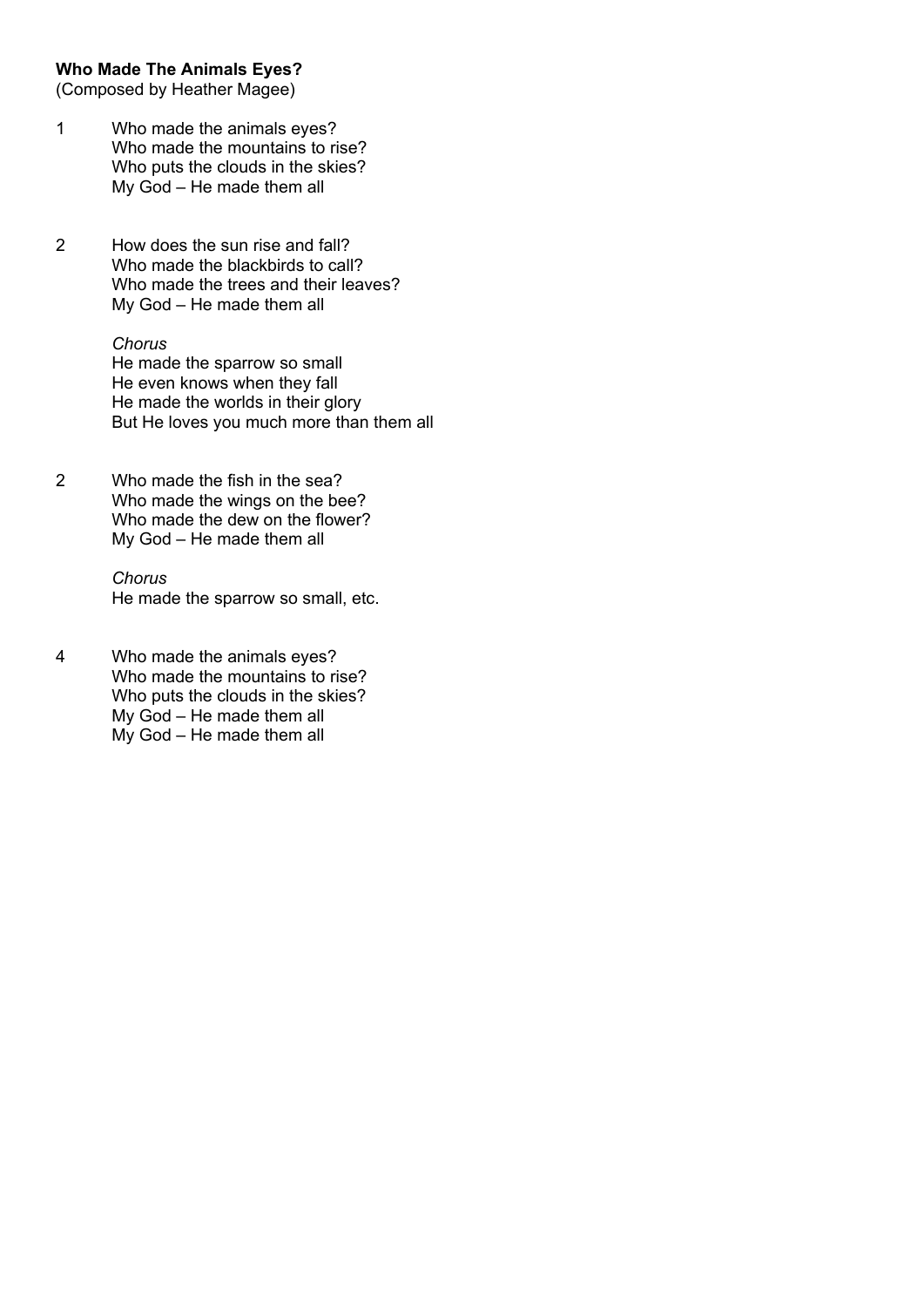# **When The Shepherd Came Home**

- 1 Husband of mine where have you been? You've been away since the evening Smile on your face, eyes all aglow It seems you can't stop beaming Ooh, I've seen the Saviour Ooh
- 2 Where are the sheep? Did you fall asleep? What did you think I was feeling? What's this you say? A King born today? And angel voices singing? Ooh, I've seen the Saviour Ooh
- 3 How can this be? When can we see? Shall I wake up the neighbours? O husband of mine, surely there's time Take me to see the Saviour Ooh, I've seen the Saviour Ooh Ooh, I've seen the Saviour (repeat)